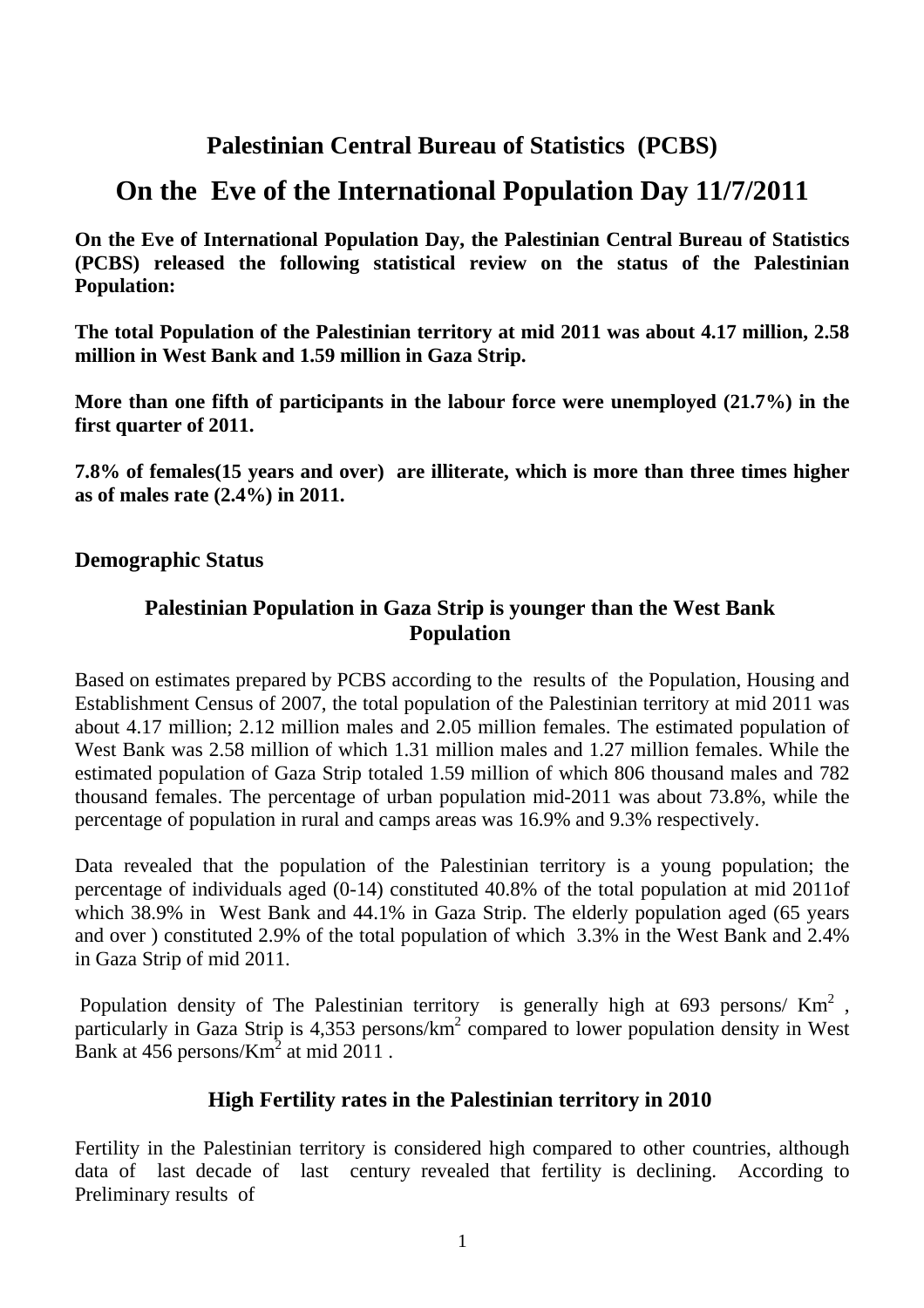Family Health survey 2010, the total fertility rate in the Palestinian territory had declined to 4.2 births in 2010 compared to 6.0 births in 1997. At ther regional level, the fertility rate in Gaza Strip is higher than West Bank during the period between (1997-2010), where it reached 3.8 births in 2010 in West Bank compared to 5.6 births in 1997. While it reached 4.9 births in Gaza Strip in 2010 compared to 6.9 births in 1997.

Population projections revealed that crude birth rate in Palestinian territory is expected to drop from 32.8 births per one thousand of the population in 2011 to 31.9 births in 2015.

#### **More decline in crude death rates during the next five years**

Available data showed that crude death rates are relatively low compared to rates prevailing in Arab countries. Where crude death rate is expected to decline in the Palestinian territory from 4.0 deaths per 1000 of the population in 2011 to 3.6 deaths per 1000 in 2015, the crude death rate in the West Bank is expected to drop from 4.1 in 2011 to 3.8 deaths per one thousand in 2015. While in Gaza Strip, it is expected to drop from 3.9 deaths in 2011 to 3.5 per one thousand in 2015. These results may reflect the improvement in the quality of life, access to medical services, development of health services and increased health awareness among the population.

#### **Household**

#### **Decline in the average households size during the previous years in Palestinian territory**

The total estimated households in the Palestinian territory was 714,960; of which 469,397 households in West Bank and 245,563 in Gaza Strip mid 2011. Data revealed a decline in the average of households' size in the Palestinian territory during the period between (1997-2010) from 6.4 persons in 1997 to 5.9 in 2010. This average declined in the West Bank from 6.1 persons in 1997 to 5.6 in 2010, while it declined in Gaza Strip from 6.9 persons to 6.5 for the same period.

The results of the Labour Force Survey of 2010 showed that 8.4% of households were headed by females in the Palestinian territory as of 9.6% and 7.2% in the West Bank and Gaza Strip respectively, the size of female-headed households were relatively small, with an average size of 3.2 persons compared to 6.2 persons for male-headed households.

## **Participation in Labour Force**

Participation in labour force is a key indicator of the extent of labour market activity and effectiveness in providing job opportunities. The results of labour force survey revealed that the labour force participation rate is 41.0% of the total labour force (Persons aged 15 years and over) during the  $1<sup>st</sup>$  quarter of 2011; of which 43.2% in the West Bank compared to 37.0% in Gaza strip.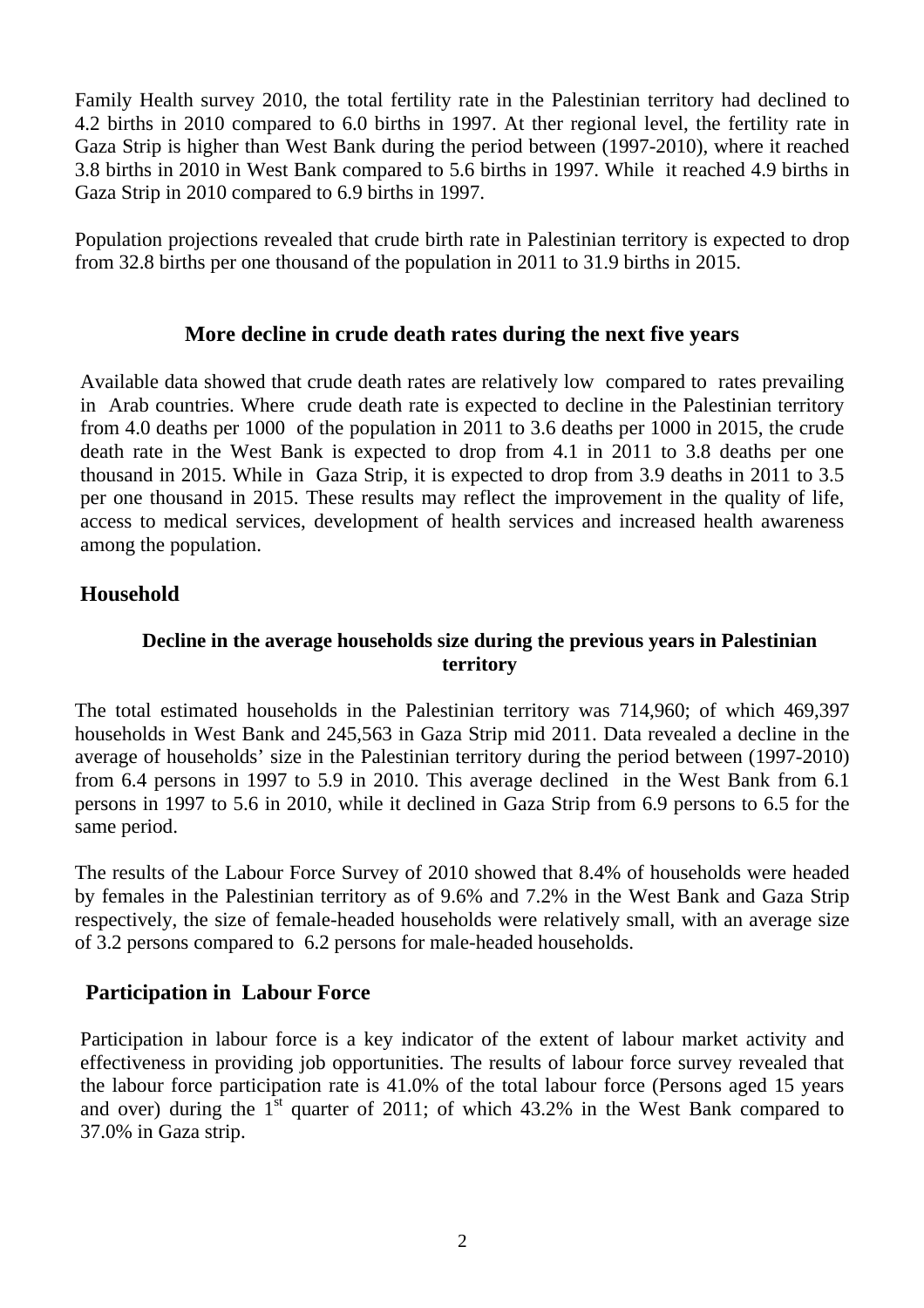The females participation rate in labour force is very low compared to males participation rate at 14.7% of which 16.7% in the West Bank and 11.0% in Gaza Strip, against 66.7% for males; of which 69.0% in the West Bank and 62.5% in Gaza Strip.

## **Unemployment**

## **More than one fifth of participants in the labour force were unemployed (21.7%) in the first quarter of 2011**

The results showed that more than one fifth of participants in the labour force were unemployed in the  $1<sup>st</sup>$  quarter of 2011 at 21.7% as of 17.4% in the West Bank and 30.8% in Gaza Strip. Unemployment rate reached 27.3% among females compared to20.5% among males.

## **Monthly Household Expenditure**

## **36.4% represented the share of cash expenditure on food out of total expenditure**

The results of the Palestinian expenditure and consumption survey of 2010 revealed that the average monthly household expenditure on various goods and services amounted to 556.9 JDs in the Palestinian territory as of 993.8 JDs in the West Bank compared to 680.7 JD in Gaza Strip).

The major share of cash expenditure was on food at 36.4% of the total expenditure (34.1% in the West Bank compared with 42.6% in Gaza Strip).

## **Poverty**

## **25.7% of individuals in in the Palestinian territory suffered from poverty during the year of 2010**

The relative poverty line and the deep poverty line according to consumption patterns (for reference household consisted of 2 adults and 3 children) in the Palestinian territory in 2010 were 2,237 NIS (US\$ 609), and 1,783 NIS (US\$ 478) respectively. The poverty rate among Palestinian households was 25.7% (18.3% in West Bank, and 38.1% in Gaza Strip).

Data revealed that 14.1% of the households in the Palestinian Territory were suffering from deep poverty in 2010 according to consumption patterns. (8.8% in West Bank, and 23.0% in Gaza Strip).

## **Education**

The 2010 data revealed that the percentage of individuals (15 years and over) who completed university education (A bachelor degree and above) was 10.4%. while the percentage of individuals who did not complete any stage of education reached 11.2%. These results showed that there were differences between males and females in educational attainment, where the percentage of males who have completed university education (bachelor and above)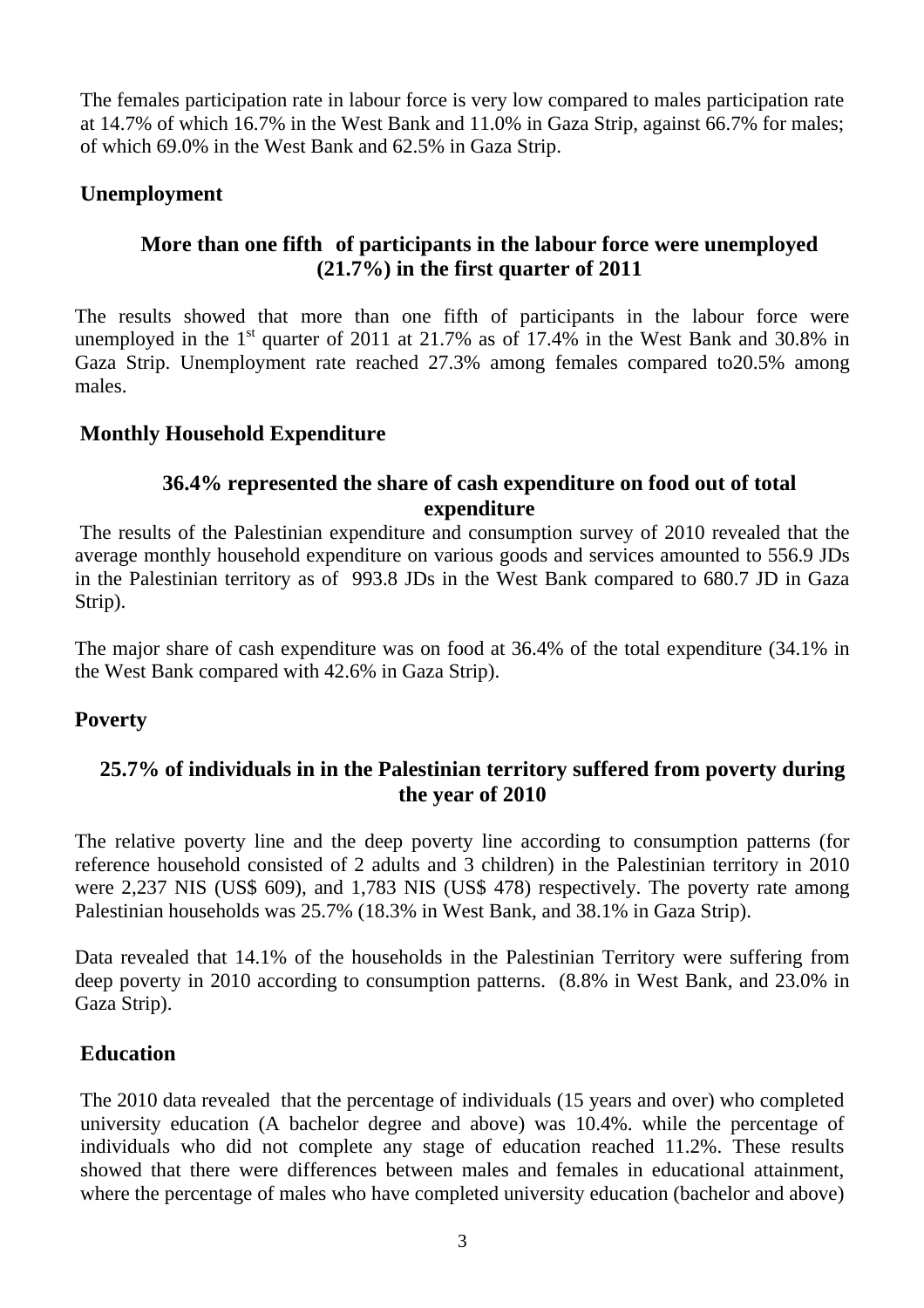was 11.5% compared to 8.3% for females. As for those who did not complete any stage of education, their percentage among males was 8.35% compared to 14.2% for females.

## **Illiteracy**

#### **Female illiteracy rate was more than three times higher than that of males in 2010**

Illiteracy rate among individuals aged 15 years or over in the Palestinian territory was 5.1% in 2010, illiteracy gap is significantly noticed among males and females at 2.4% and 7.8% respectively. The results showed differences in illiteracy rate between West Bank and Gaza Strip at 5.2% and 4.8% respectively.

## **Computer**

The percentage of households who had personal computers in 2009 in the Palestinian territory was 49.2% of which 51.1% in the West Bank and 45.6% in Gaza Strip.

## **Internet**

## **28.5% of households in the Palestinian territory had internet access in 2009**

Available data indicated that 28.5% of households in the Palestinian territory had Internet access in 2009 of which 27.2% in West Bank and 30.9% in Gaza Strip. The data showed that more than half of individuals (10 years and over) could use the Internet (59.1%), while 32.3% of individuals were using Internet, this percentage varies significantly between males and females at 38.2% and 26.2% respectively.

## **Health Services in the Palestinian Territory**

## **26.8% of hospitals in the Palestinian territory are supervised run by Nongovernmental organizations in 2010**

Data showed that the Ministry of Health supervised run 32.9% of the hospitals, and 58.8% of total hospital beds in 2010, while UNRWA supervised run 1.3% of hospitals, and 1.2% of total beds. Non-governmental organizations supervised run 36.8% of hospitals in the Palestinian territory, and 29.3% of total hospital beds, while the private sector supervised run 26.3% of hospital, and 9.3% of total hospital beds. Data showed that military supervised run 2.6% of the hospitals, and 1.4% of total hospital beds in 2010.

## **Disabilities**

About 113 thousand people with disabilities in the Palestinian territory of which 75 thousand in the West Bank, or 2.7% of the total population in the West Bank; and 38 thousand in the Gaza Strip; or 2.4% of the total population in the Gaza Strip are with disabilities. And the ratio was 2.9% among males and 2.5% among females within the Palestinian territory.

## **Housing Units Ownership**